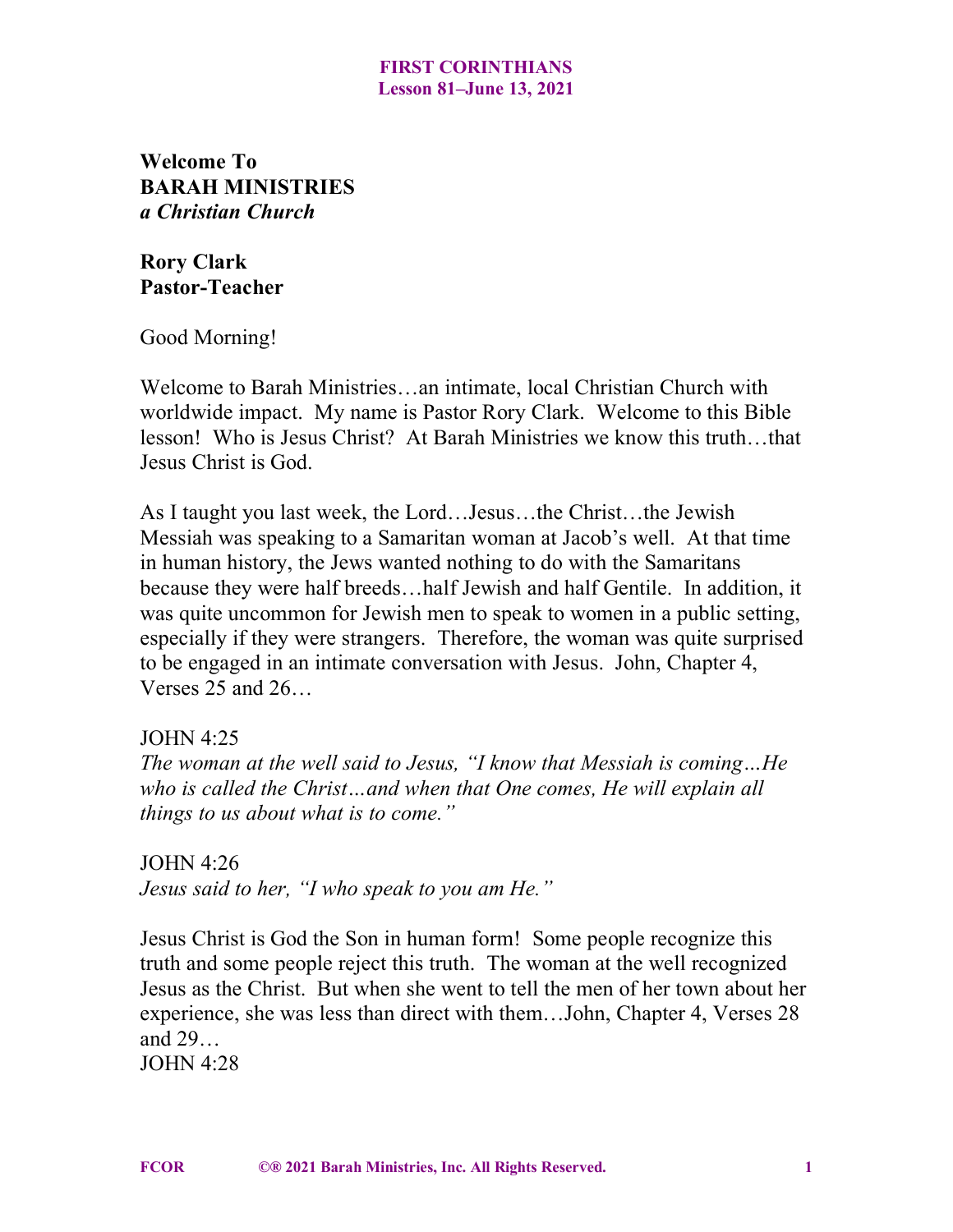*So the woman left her waterpot at the well, and went into the city (called Sychar) and said to the men…*

## JOHN 4:29

*"Come…see a man who told me all the things that I have done…this is not the Christ, is it?"*

But the way she asked the question expected a yes answer! When the men came to meet Jesus for themselves, here's what they concluded in John, Chapter 4, Verse 42…

# JOHN 4:42

*…the men were saying to the woman, "It is no longer because of what you said that we believe…for we have heard for ourselves and we know that this One is indeed the (Christ…the) Savior of the world."*

After inspection, these men made their own decision about the Christ, and they came to the right conclusion. Jesus is the Messiah. Many other people come to this world, who after being presented with the facts about the Christ, come to a wrong conclusion that sentences them to an eternity in the Lake of Fire. Pretty sad.  $\odot$ 

Why does Barah Ministries exist? At Barah Ministries, we introduce people to the Lord. We make a difference by teaching the Word of God verse-byverse from the Lord's perspective and not from man's perspective. Barah Ministries is provided by God for the benefit of unbelievers, to give them the gospel message…the good news concerning Jesus Christ's salvation offer. Barah Ministries is provided by God for the benefit of Christians as well, those of us who want a deep, intimate, and personal relationship with the Lord through the study of His Word.

Why do we study the Word of God? The apostle Peter makes it clear in Second Peter, Chapter 3, Verses 15 to  $18...$ 

SECOND PETER 3:15 *…our beloved brother Paul…according to the wisdom given him by God…wrote to you (believers in Christ)…*

SECOND PETER 3:16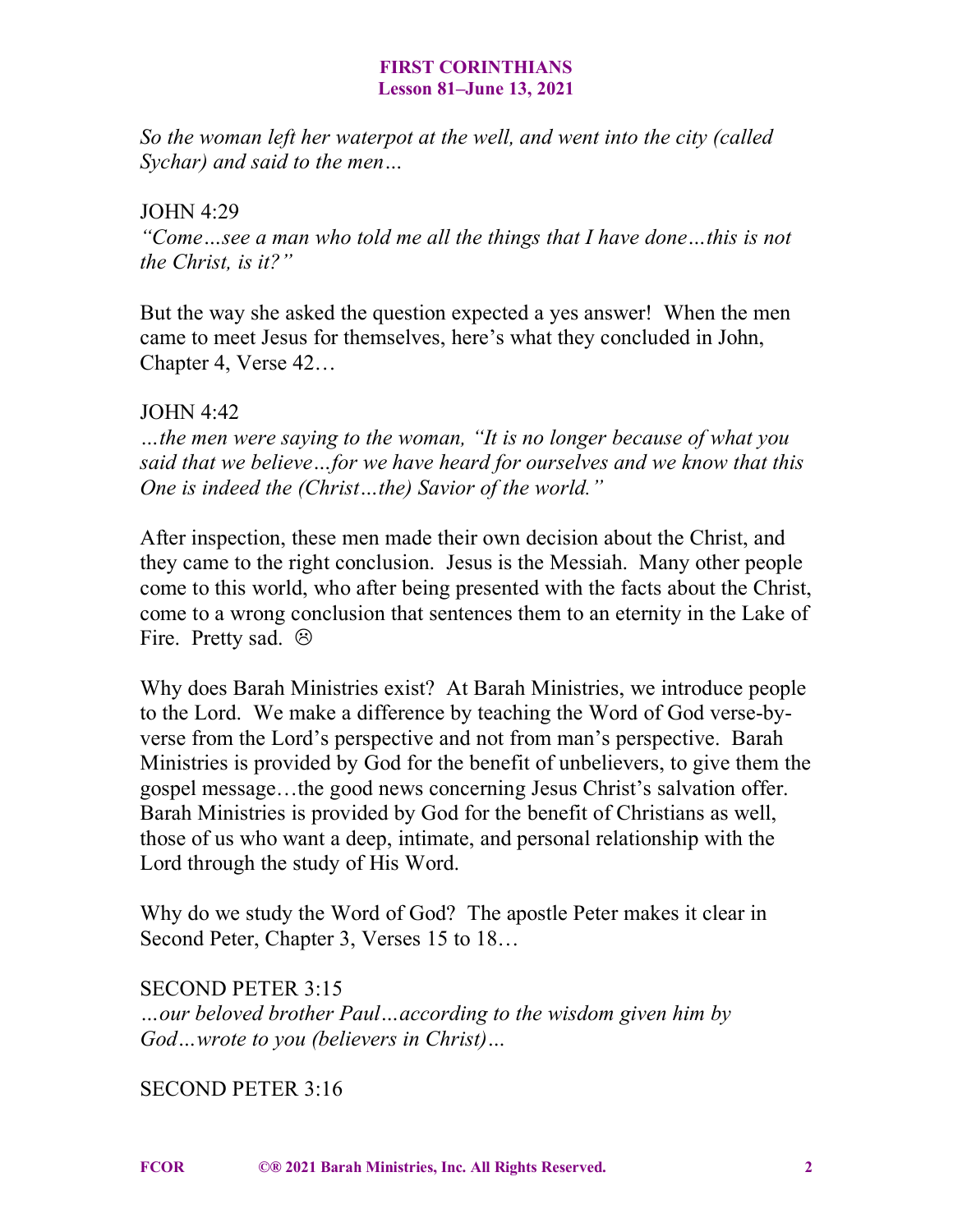*…as also in all his letters…speaking about the same things (over and over in all his letters)…in which letters are things that are hard to understand… which the untaught and the unstable distort…just as they distort the rest of the Scriptures as well, to their own destruction.*

## SECOND PETER 3:17

*You therefore, beloved (you believers in Christ…you divinely loved ones)… knowing this beforehand (about what is to come at the end of human history)…be on your guard so that you are not carried away by the error of unprincipled men (false teachers)…and fall from your secure position (in Christ through doubt)…*

## SECOND PETER 3:18

*…instead, be diligent to keep on growing within the sphere of God's grace and keep on growing in the knowledge of our Lord and Savior Jesus Christ.*

That's why we study the Word of God….to grow in our knowledge of the Lord Jesus Christ. We implore you to keep on learning about the Lord and to always compare what you learn, both at Barah Ministries and in the world, with what the Bible says. That's not just an invitation, it's a responsibility!

God has an enemy…Satan…whom God made 'the ruler of this world.' In John, Chapter 12, Verse 31, the Lord says…

JOHN 12:31

*"Now judgment is upon this world…now the ruler of this world (Satan) will be cast out (he will be dethroned at a future time)."*

Satan is like a cockroach. When a cockroach finds food in your house, he invites all of his buddies to invade your house as well. Satan is the same. When we give him an opening through sin, he invades the soul through false teachers with their false teaching, looking to wipe out the confidence we get from the Word of God implanted, replacing it with fear, uncertainty and doubt. The apostle Paul warns us in Ephesians, Chapter 4, Verse 27…

EPHESIANS 4:27 *…do not give the devil a single opportunity.*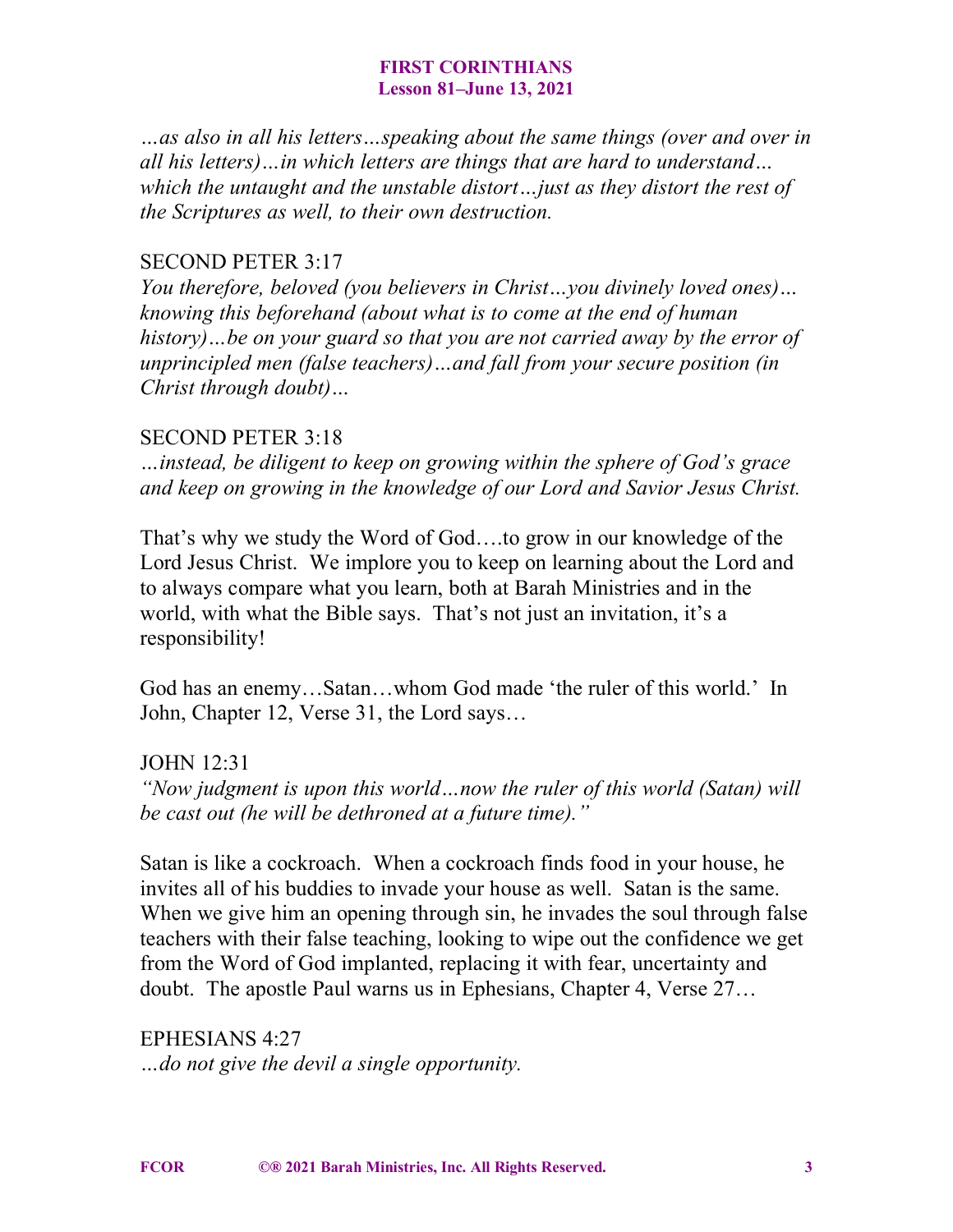If you give Satan an inch, he'll take a mile. Reject his lies at every opportunity.

# **THE LORD'S SUPPER CELEBRATION Do You Know the Person You Worship?**

# *LESSON INTRODUCTION*

When we hear about or read about the speculation of unbelievers about the Lord Jesus Christ...speculation such as, "He is not God" ... He is "like a god"… He is a messenger … He is a teacher … He is a prophet … it doesn't bother me at all. Even the ridiculous things don't bother me…like "How could a loving God allow the Holocaust" … or "He was secretly married to Mary Magdalen and was having sex with her" ... "His teachings on sexuality are anti-nature and completely out of date."

Why don't these things bother me? The Bible makes it clear where unbelievers are coming from…First Corinthians, Chapter 2, Verse 14…

## FIRST CORINTHIANS 2:14

*…a natural man (an unbeliever) does not accept the things of the Holy Spirit of God…for they are foolishness to him…and he cannot understand them, because they are spiritually appraised.*

But when I hear a believer in Christ entertaining notions like "You can lose our salvation" … or "You can lose your fellowship with God by sinning" … or "when you sin, you're out of fellowship with God and your prayers don't get above the ceiling," that's when my blood boils a bit. As believers in Christ, there's no reason we have to be that stupid when we have the Word of God telling us a completely different story.

I should say this made me mad until recently when I realized that believers in Christ who believe these things have no idea who the Person is that they worship. Do you know the Person you worship? Do you know the Person you pray to? In today's Lord's Supper Celebration, you'll be introduced to a God who specializes in the impossible…what I call a God of "UN."

# *SONG INTRODUCTION*

The prophet Jeremiah says it well in Jeremiah, Chapter 10, Verse 6…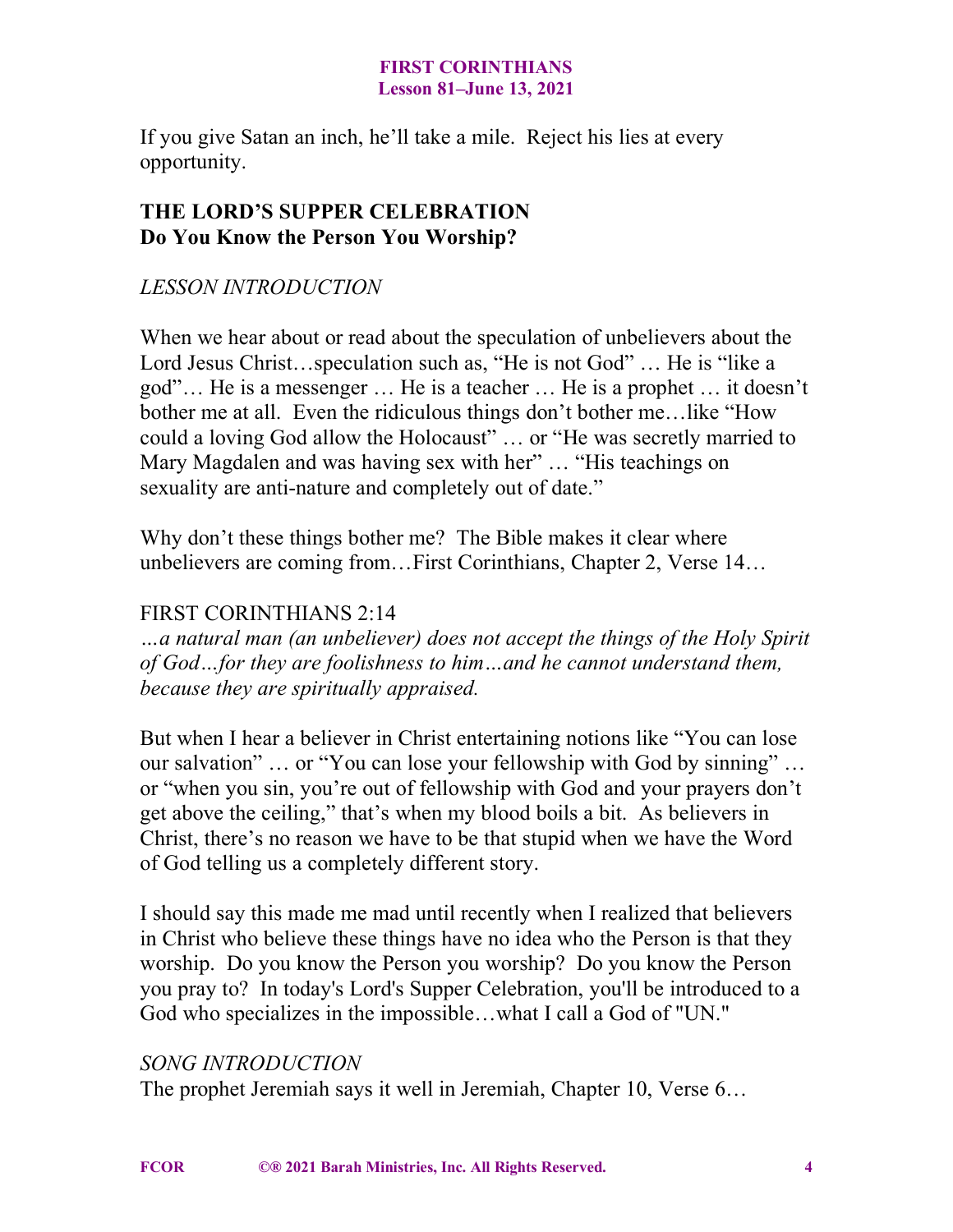### JEREMIAH 10:6

*There is none like You, O Lord…You are great…and powerful is Your name.*

As His servants, we believers in Christ run the race of our lives that is set before us. Rather than being encumbered by the world and its perverted thoughts, according to Hebrews, Chapter 12, Verse 2, we believers in Christ are to keep on…

# HEBREWS 12:2

*…fixing our eyes on Jesus…the pioneer and perfecter of our faith…who kept his eye on the joy set before Him…enduring the Cross…despising its shame…and has sat down at the right hand of the throne of God the Father.*

The group Culture Club reminds us that our Almighty God loves us unconditionally…and that unconditional LOVE HAS A NAME…JESUS!

# **MUSIC AND REFLECTION**

*Be Occupied with the Person of the Lord Jesus Christ* Enjoy the Singing of His Praises

*LOVE HAS A NAME Jesus Culture*

<INSERT SONG LYRICS>

# **MUSIC AND REFLECTION**

*Be Occupied with the Person of the Lord Jesus Christ* Enjoy the Singing of His Praises

*LOVE HAS A NAME Jesus Culture*

# **OPENING PRAYER**

*Let us pray...*

We're grateful, Heavenly Father, for the privilege of studying Your absolute truth the Word of God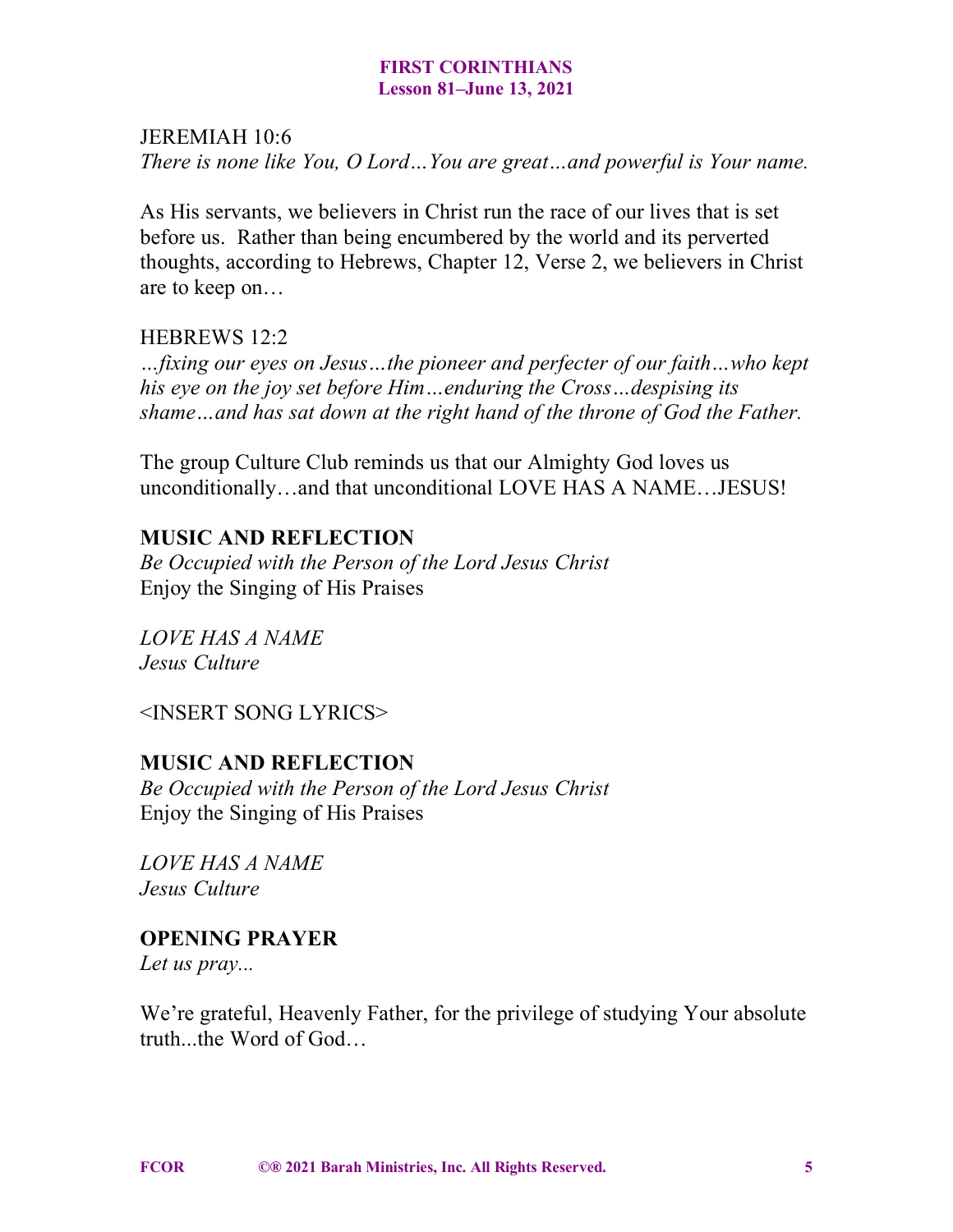Father, thank you for Your response to our prayers because we know You are a God who specializes in the impossible…we know that You LOVE to answer prayers and You LOVE to fulfill dreams and You LOVE to perform what we consider to be miracles when for You, all these things are just a routine "day at the office" …

Teach us to have absolute confidence in You…teach us how to pray without limits…teach us how to dream bigger dreams…remind us that in Your eyes we are completely adequate, deeply loved, totally forgiven, and surrounded by your grace and peace…

…we ask this through the power of God the Holy Spirit…in Christ's name...Amen.

# **THE LORD'S SUPPER CELEBRATION Do You Know the Person You Worship?**

Welcome to The Lord's Supper Celebration! It's a regular occurrence when believers in Christ set aside time to think about the deep, imitate and personal relationship we have with our Lord and Savior Jesus Christ. As we reflect, we look back to the Cross…the most intimate moment in divine history...and we remember the Lord's words in John, Chapter 15, Verse 13…

JOHN 15:13 *Greater love has no one than this…that one lay down his life for his friends.*

The Lord laid down His life for us at the Cross…He was buried…and on the third day, He was resurrected from the dead to prove that He is who He says He is…the Sovereign God of the Universe who holds all things together by the Word of His power.

Every month we obey the Lord's command in First Corinthians, Chapter 11, Verse 26…

# FIRST CORINTHIANS 11:26a

*…as often as you eat this bread (representing His body)…and as often as you drink this cup (representing His blood)…as part of The Lord's Supper Celebration…*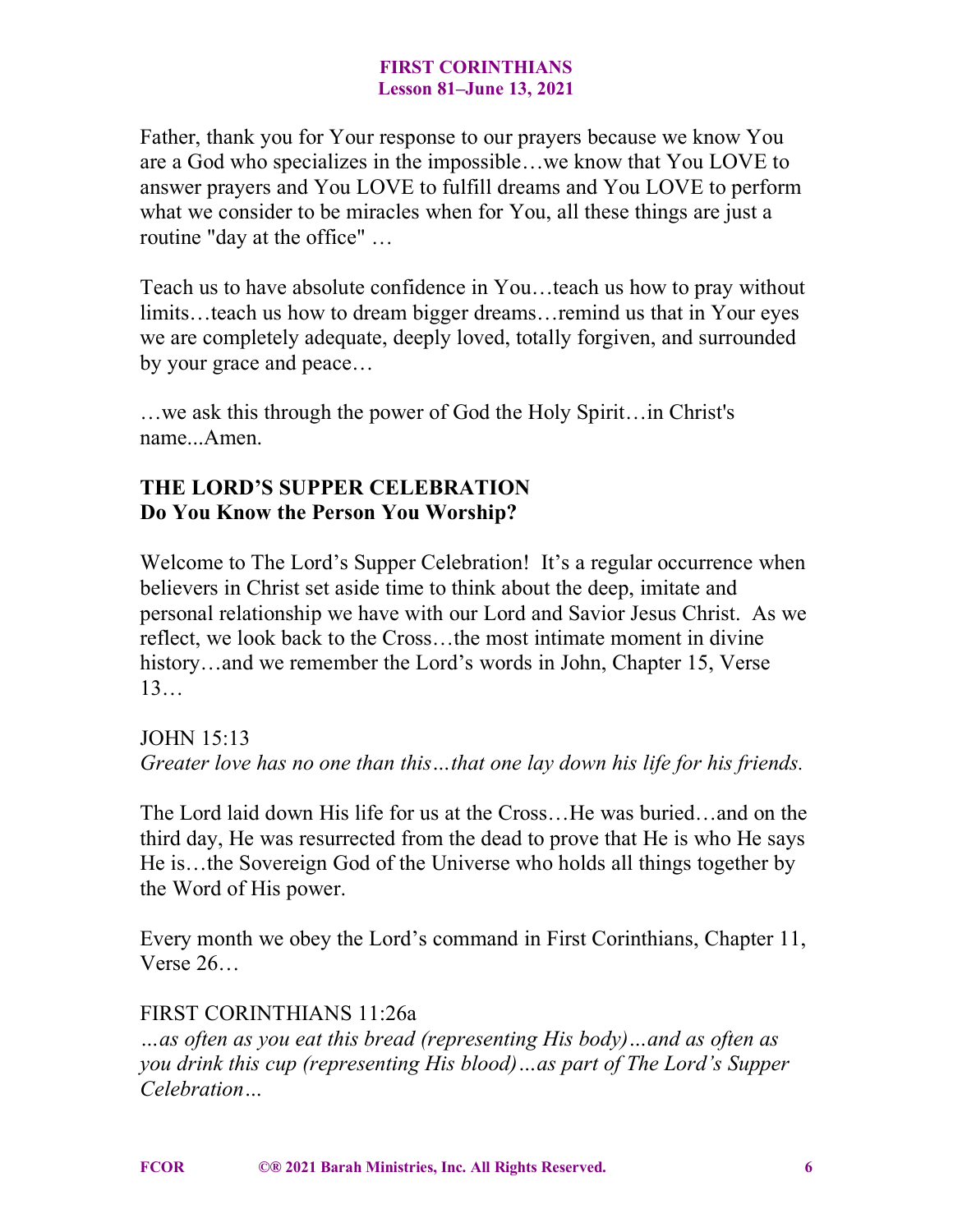# FIRST CORINTHIANS 11:26b

*…you proclaim as a reality and you announce the significance of the Lord Jesus Christ's death on the Cross…and His resurrection from the dead… until He comes again at the second coming.*

In this sacred celebration, we commune with the Lord. We enjoy the elements…the bread and the wine…and as we do, we remember our dependence on the Lord Jesus Christ, both for our physical sustenance and for our spiritual sustenance.

What a great question for believers in Christ to consider. As is this question…when you pray, do you even know who you're praying to?

I have had family members attribute their thoughts about me…thoughts that don't describe me at all. I've been in relationships where the way people describe me makes me wonder why they would ever want to be in a relationship with the person they are describing. My conclusion is that some people are in a relationship with others who don't know them at all! If that is true in our relationship with people, it is certainly true in our relationship with God. So I ask you believers in Christ...do you know the Person you worship…do you know the Person you pray to? Do you know intimately the Person who went to the Cross to die for you? This is the Person we celebrate today.

The God we celebrate today is what I call an "UN" God. He is unrealistic. He is unlimited. He is unconditional. I think it's important to keep on reminding you who it is you worship…who it is you pray to because I think when you remember who the Lord is it can change the character of your prayers and your life.

Our "UN" God specializes in the impossible because He is unrealistic.

### REALISTIC

Considering reality to be only the things that exist… the practical things…the things that are known.

People who are "realistic" bore me. In my mind, "I'm just being realistic" is code for "I'm dead but not buried yet." It's what people choose when they have had a lot of their dreams shattered. Rather than blaming themselves for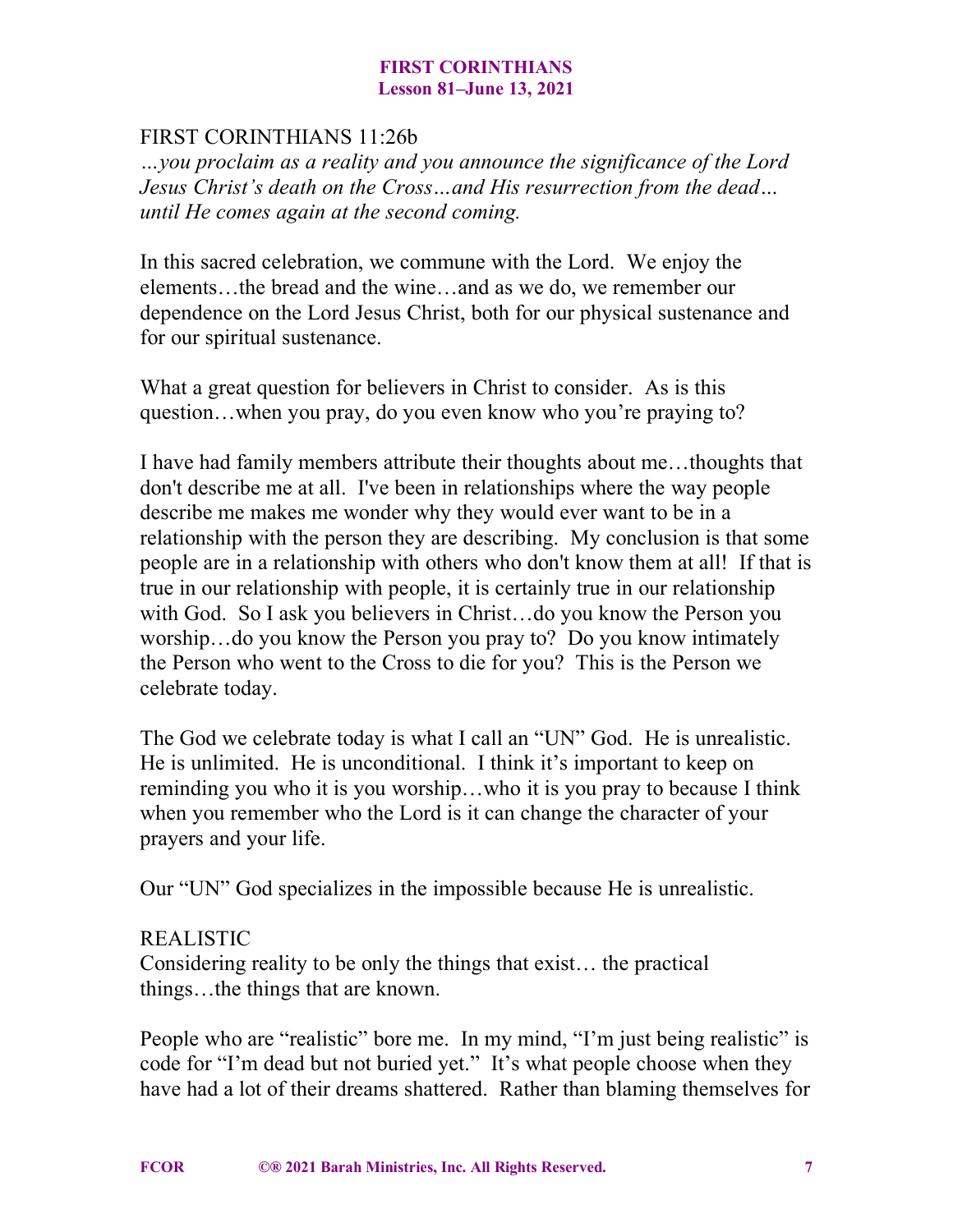their shattered dreams because they didn't prepare well enough or they didn't wait long enough for the dream to unfold, they blame fate…and they quit.

Our God is unrealistic. Was it realistic for Mary to think she would have a virgin birth? Hardly. Yet she did! Luke, Chapter 1, Verses 30 to 34…

LUKE 1:30 *The angel said to her, "Do not be afraid, Mary…for you have found favor with God."*

LUKE 1:31

*"And behold, you will conceive in your womb and bear a son, and you shall name Him Jesus."*

LUKE  $1:32$ 

*"He will be great and He will be called the Son of the Most High…and the Lord God will give Him the throne of His father David…"*

LUKE 1:33

*"…and He will reign over the house of Jacob forever…and His kingdom will have no end."*

LUKE  $1:34$ *Mary said to the angel, "How can this be, since I am a virgin?"*

Mary was being realistic. The rest is history. Nothing is impossible with God.

Is it realistic to think the God we worship was resurrected from the dead? Hardly. Yet He is! Luke, Chapter 24, Verses 1 to 6...

LUKE 24:1 *But on the first day of the week (Sunday)…at early dawn…the women who were followers of Jesus came to the tomb bringing the spices which they had prepared (to anoint his body).*

LUKE 24:2 *And they found the stone rolled away from the tomb…*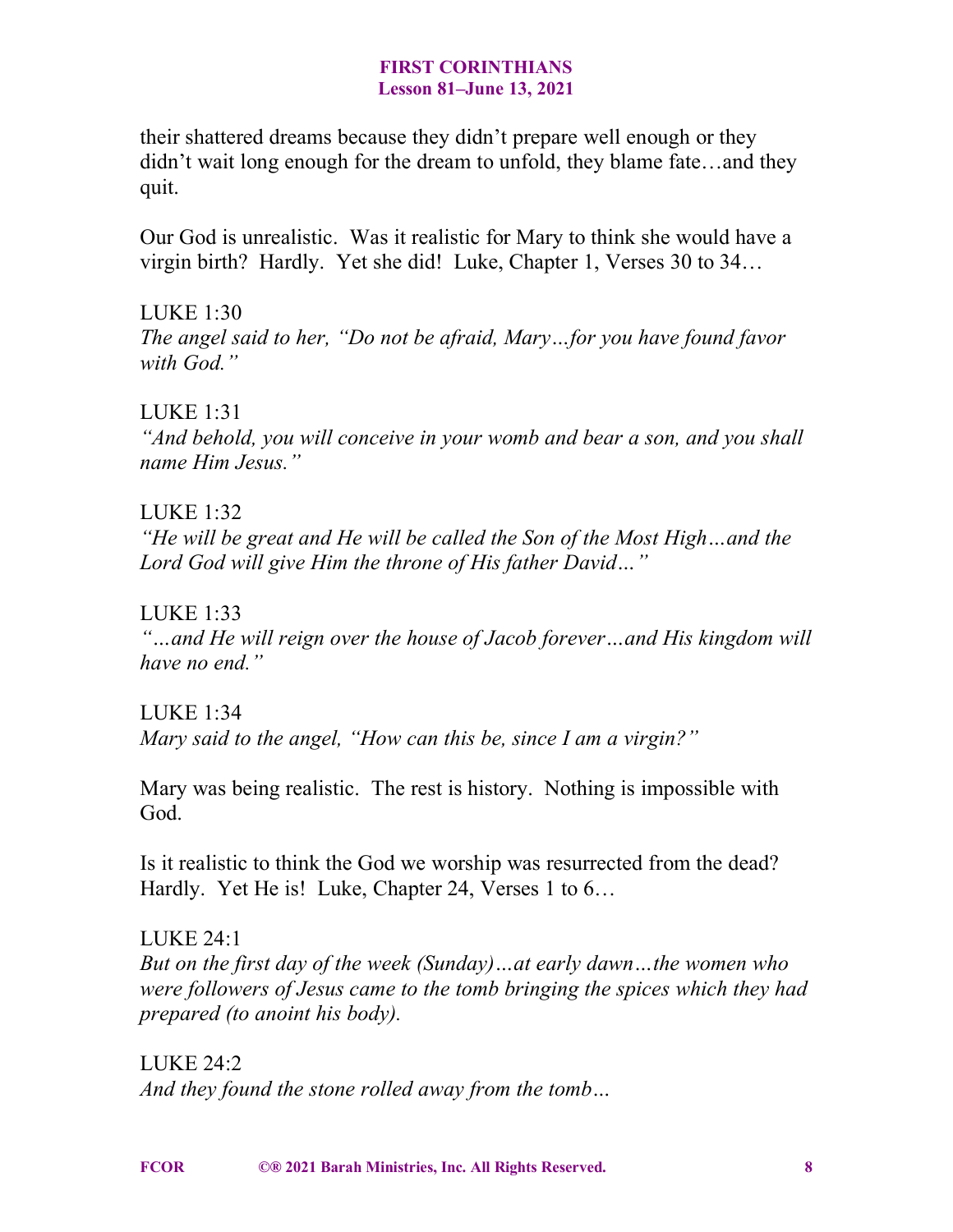## LUKE 24:3

*…but when they entered, they did not find the body of the Lord Jesus.*

## LUKE 24:4

*While they were perplexed about this, behold, two men (angels) suddenly stood near them in dazzling clothing…*

# LUKE 24:5

*…and as the women were terrified and bowed their faces to the ground, the men said to them, "Why do you seek the living One among the dead Ones?*

# LUKE 24:6 *Jesus is not here…but He has risen from the dead.*

Our unrealistic God did what most, to this day, consider to be impossible

Is it realistic to think that God has the power to part a sea? And would He do this to save the Jews? Exodus, Chapter 14, Verses 13 to 16…

# EXODUS 14:13

*But Moses said to the Jewish people, "Do not fear! Stand by and see the salvation of the Lord which He will accomplish for you today…for the Egyptians whom you have seen today, you will never see them again forever."*

# EXODUS 14:14

*"The Lord will fight for you while you keep silent."*

# EXODUS 14:15

*Then the Lord said to Moses, "Why are you crying out to Me? Tell the sons of Israel to go forward.*

# EXODUS 14:16

*"As for you, Moses, lift up your staff and stretch out your hand over the sea and divide it…and the sons of Israel shall go through the midst of the sea on dry land."*

It was said by God, and it was so. They are still finding piece of chariots under the Red Sea from the Egyptians whom God buried there. You pray to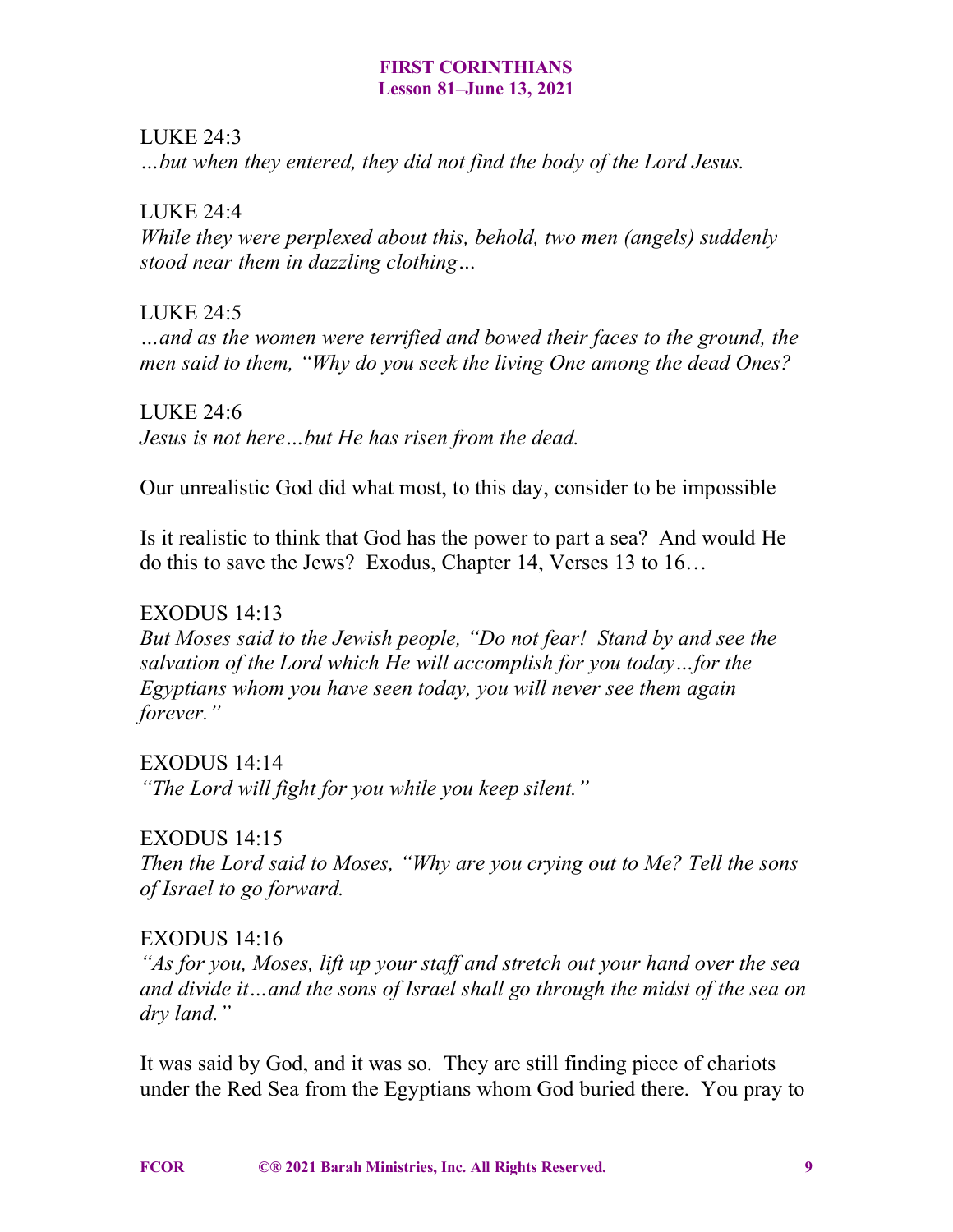a very unrealistic God. Are your prayers unrealistic?

Do you know the Person you worship? We have an "UN" God. He is Unlimited! Is it realistic to think He can heal you when the doctors tell you that you have seventeen months to live? Psalm 103, Verses 2 and 3…

PSALM 103:2 *Bless the Lord, O my soul…and forget none of His benefits…*

PSALM 103:3 *…the Lord who pardons all your iniquities…the Lord who heals all your diseases…*

You have a God whose unlimited power confounds the medical community.

Is it realistic to think God can protect you in every circumstance? Is He so personal that He would care about you that much? Psalm 91, Verses 1 to 7…

PSALM 91:1 *He who dwells in the shelter of the Most High will abide in the shadow of the Almighty.*

 $PSAIM 91.2$ *I will say to the Lord, "My refuge and my fortress, My God, in whom I trust!"*

PSALM 91:3 *For it is He who delivers you from the snare of the trapper and from the deadly pestilence.*

PSALM 91:4 *He will cover you with His pinions…and under His wings you may seek refuge…His faithfulness is a shield and bulwark.*

PSALM 91:5 *You will not be afraid of the terror by night…nor of the arrow that flies by day…*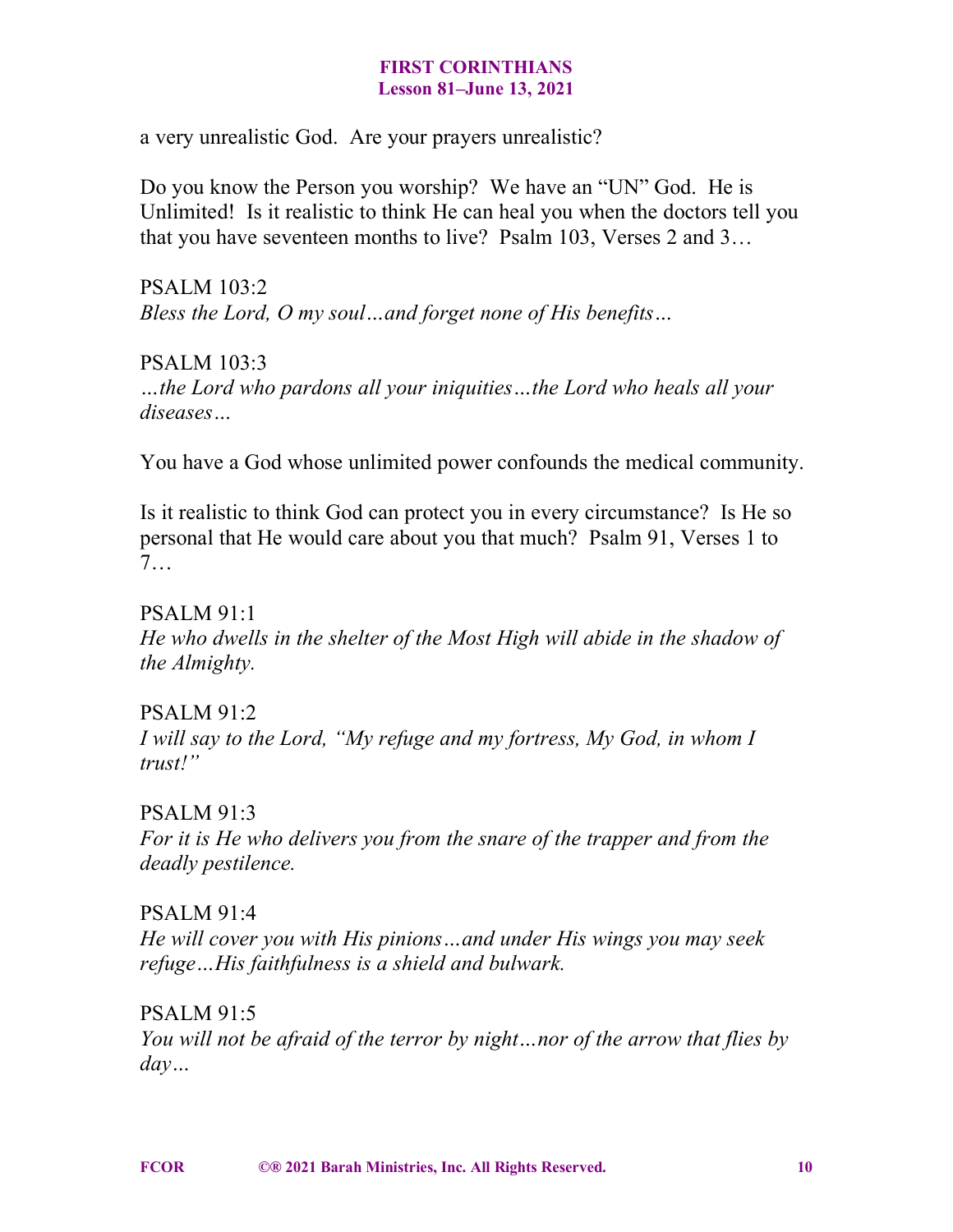### PSALM 91:6

*…nor will you fear the pestilence that stalks in darkness…nor of the destruction that lays waste at noon.*

## PSALM 91:7

*A thousand people may fall at your side and ten thousand people may fall at your right hand, but none of these things shall approach you.*

Is God so intricate that He could pick you out of a crowd of people who are being slain?

Is it realistic to think that God has already provided everything you need, everything you want, ALL the desires of your heart in eternity past, and you just haven't seen it yet? Philippians, Chapter 4, Verse 19 says "yes!"

# PHILIPPIANS 4:19

*And my God…the Father…will supply ALL your needs according to His glorious riches for those in union with Christ Jesus.*

When we return from the break, we'll take the offering, we'll enjoy the elements of the Lord's Supper, and then we'll finish up our lesson on our "UN" God…UNrealtic…Unlimited…and UN on more thing!

# **FIVE MINUTE BREAK**

*NOBODY Casting Crowns*

# **THE LORD'S SUPPER CELEBRATION Do You Know the Person You Worship?**

When the apostles went forth with the gospel message, the Lord told them to take no provisions with them. The Lord wanted them to know He would provide, and He did. He encouraged the apostles to be generous rather than worrying. Matthew, Chapter 10, Verse 8…

MATTHEW 10:8 *Freely you received (the gospel message from God)…freely give (the gospel message to others).*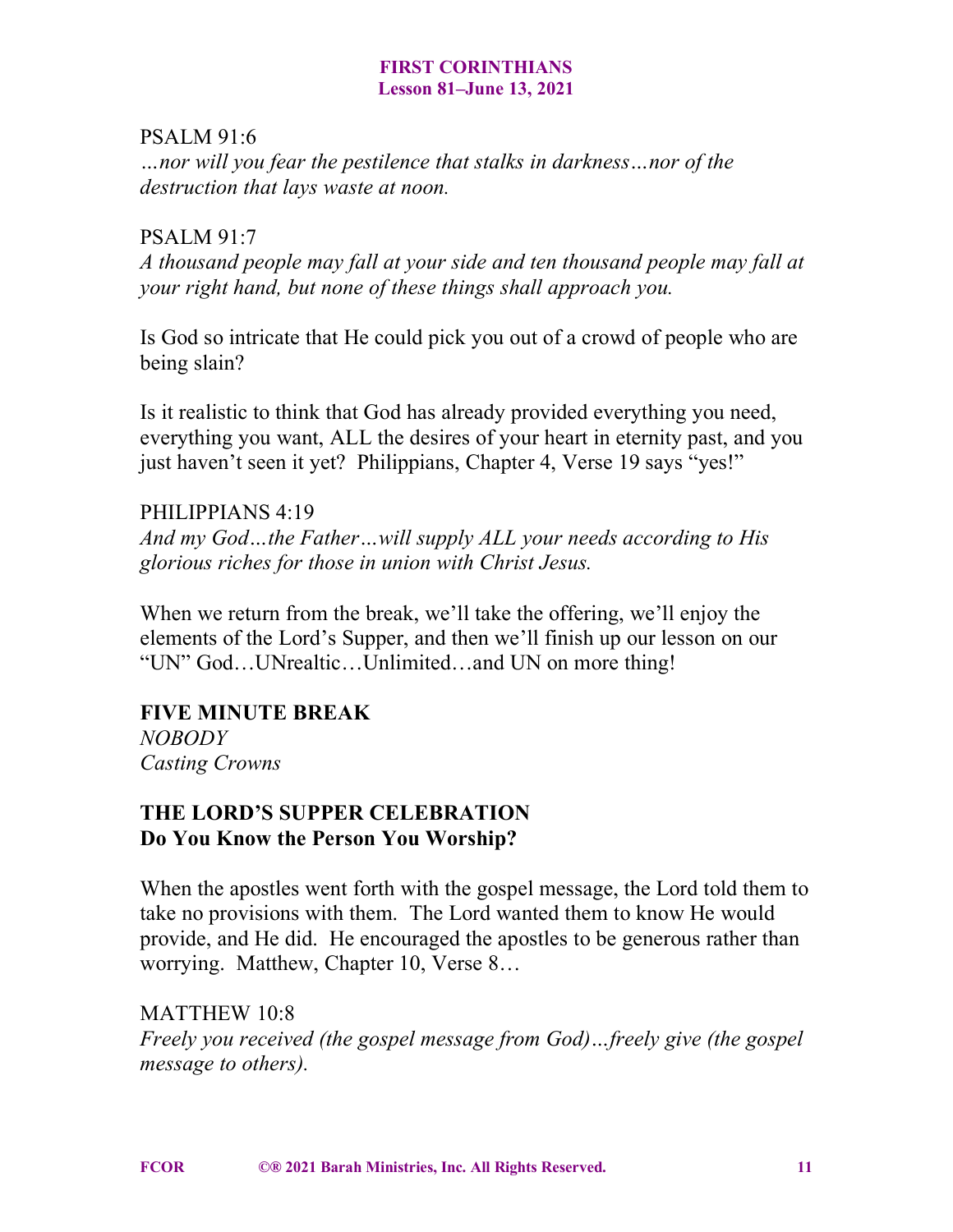Because of your generosity, people all over the world who have access to the internet can receive the gospel message free of charge. Our all-powerful, omnipotent God can direct hearers to our website so they can get an accurate gospel message.

Today, my prayer is that God the Holy Spirit opens your heart with a spirit of generosity. It is my sincere hope that He gives you a burning to desire to provide your treasure as the means of distributing the gospel message through this ministry so that it can be enjoyed by people all around the world. Deacon Denny Goodall is on vacation with his family. Please pray for their protection and their safe return home.

## **OFFERING SONG**

*HAVEN'T SEEN IT YET Danny Gokey*

# **THE LORD'S SUPPER CELEBRATION Enjoying the Lord's Supper Elements**

Bread and wine. The Lord gave us these things to remember Him. We will enjoy the elements together in a few moments as we listen to The Lord's Supper Song.

Obeying our Lord's command, we keep on celebrating Christ regularly…we eat bread to remember who He is as a PERSON...the ONLY Sovereign God of the Universe…we drink wine to remember His WORK on the Cross…the voluntary sacrifice He made to deliver us from sovereignty to sin. We remember with gratitude what God the Father and the Lord Jesus Christ have done to save us. Luke, Chapter 22, Verses 14 to 16...

LUKE  $22.14$ *When the hour came (and His crucifixion was set for the next day)…Jesus reclined at the table…and the apostles reclined with Him.*

# RECLINING AT THE TABLE SLIDE

LUKE 22:15-16 *And Jesus said to them, "I have eagerly desired to eat this Passover with you before I suffer…for I say to you, I shall not eat it again until all that it*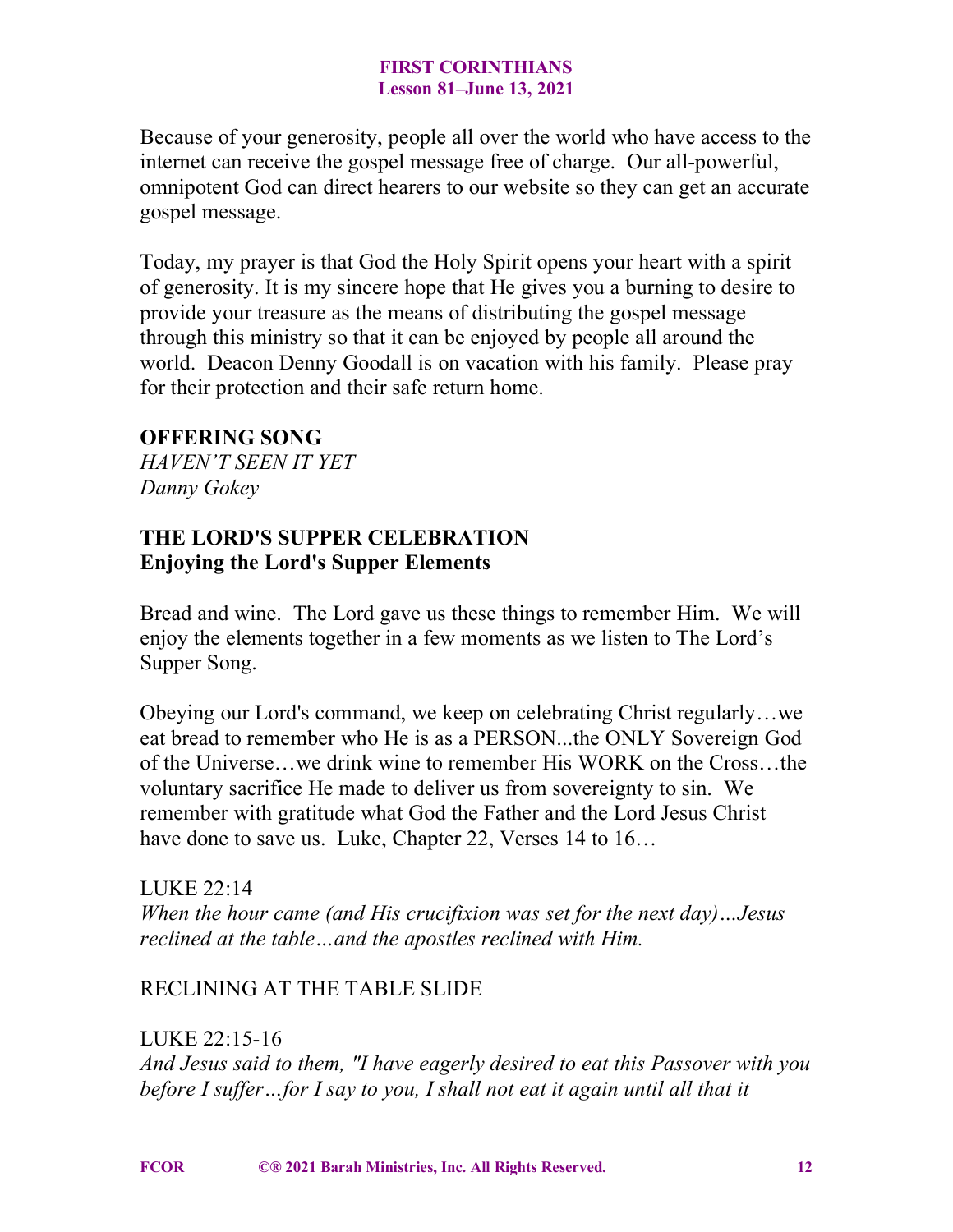*means is fulfilled in the kingdom of God."*

Luke, Chapter 22, Verses 19 and 20…

LUKE 22:19

*And when Jesus had taken some bread and given thanks, He broke it and gave it to them, saying, "This is My body, which is being broken for you… keep on doing this in remembrance of Me."*

LUKE 22:20 *And in the same way, Jesus took the cup after they had eaten, saying, "This cup, which is poured out for you, is the new covenant in My blood."*

Let's keep on eating this bread…let's keep on drinking this cup…and let's do both to REMEMBER the Lord. Let this celebration encourage our hearts and our minds, filling us with awe and reverence and gratitude. Let's keep on being transformed by the Lord's life…His death…His burial…His resurrection from the dead…His ascension to God the Father…His seating at the Majesty's right hand…and by the nourishment we get from His Word, which feeds our souls.

# **THE LORD'S SUPPER CELEBRATION Do You Know the Person You Worship?**

# *SONG INTRODUCTION*

What does God do when we make mistakes? What does God do when we sin? Genesis, Chapter 3, Verses 8 and 9...

# GENESIS 3:8

*Adam and Isha (after they sinned) heard the sound of the Lord God (Jehovah Elohim…God the Son) walking in the garden in the cool of the day…and the man and his wife hid themselves from the presence of the Lord God among the trees of the garden.*

GENESIS 3:9 *Then the Lord God called to the man, and said to him, "Where are you?"*

Do you know the person you are worshipping? When we hide from God,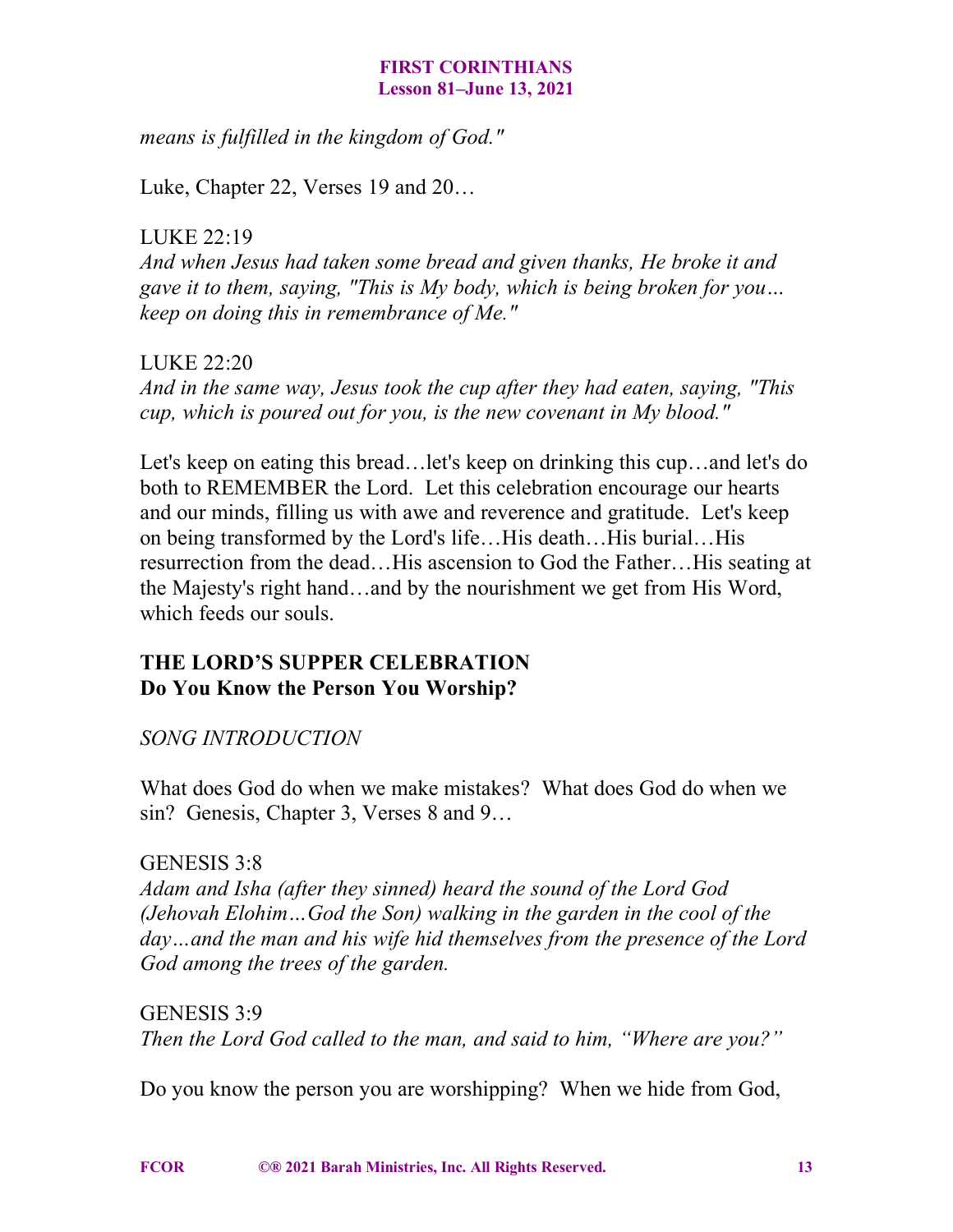our loving and compassionate Lord seeks us out. Here's June Murphy to sing one of my favorites of her songs…YOU RAN AFTER ME.

# **LORD'S SUPPER SONG**

*YOU RAN AFTER ME June Murphy*

# **THE LORD'S SUPPER CELEBRATION Do You Know the Person You Worship?**

Best of all, we have God who is UNconditional. John, Chapter 15, Verse 13…

# JOHN 15:13

*Greater unconditional love has no one than this…that one lay down his life for his friends.*

In the world, I am not loved. I'm a laughing stock. I live a life of persecution. I am a Pastor. I am black. I am a Christian. I am a divorcee. Any of these would be enough for ridicule. All of them make me a joke to most people, including my family members. Most of my family members don't have the slightest idea who I am as a person. And truly…they don't want to know me. They enjoy judging me.

John, Chapter 15, Verse 20 comforts me…

# JOHN 15:20

*Remember the word that I (the Lord Jesus Christ) said to you, 'A slave is not greater than his master.' If they persecuted Me, and they did, they will also persecute you…if they kept My word, and some did, they will keep yours also…*

I don't mind being a laughing stock. I expect it, and I signed up for it. I know who I worship. I know who I pray to. And when I meet Him for the first time, I know who I am meeting. He is the One who hung from a Cross for me. He is the One we celebrate today. Do you know the Person you worship? Do you know the Person you pray to?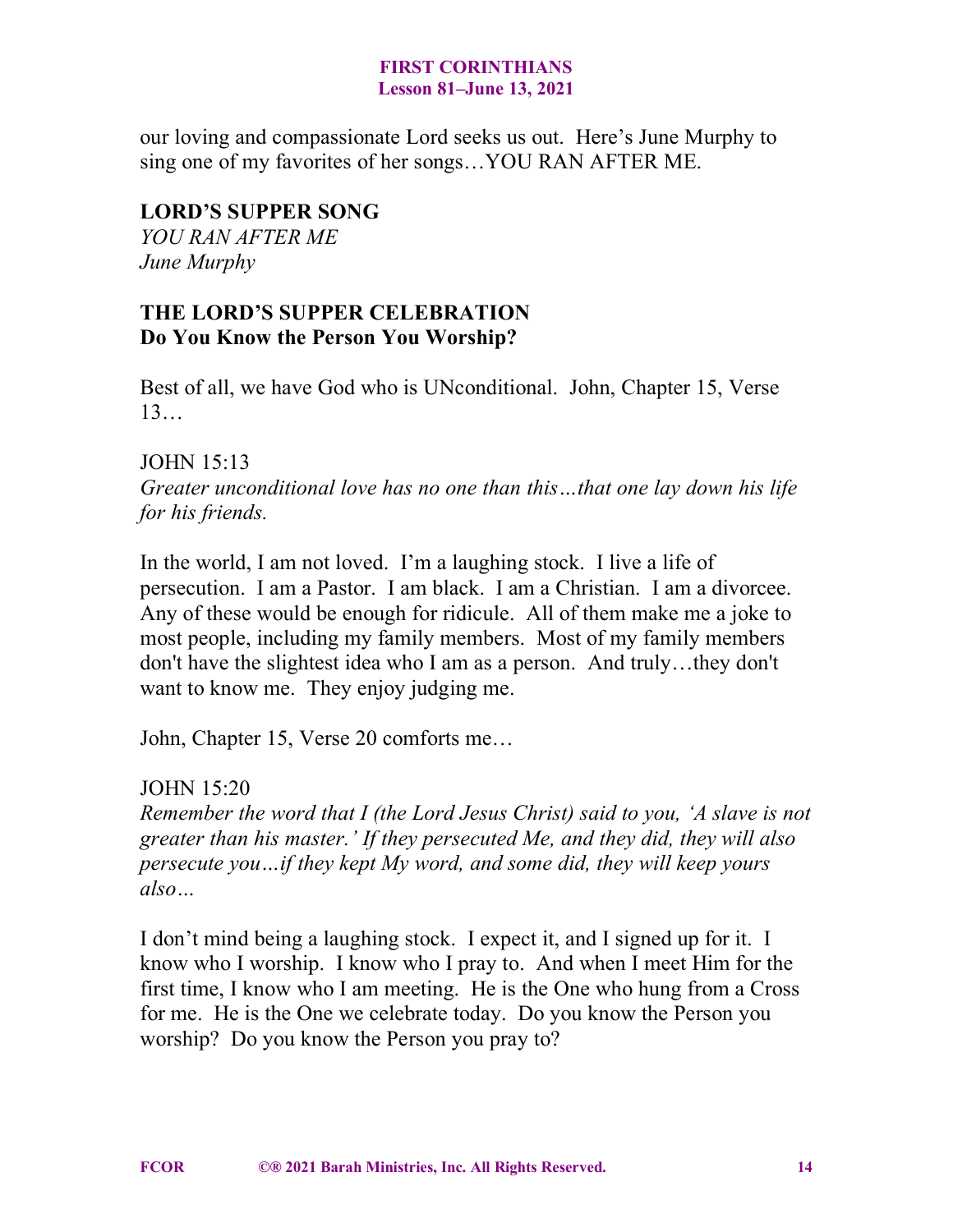## **GOD WANTS YOU!**

Make the Most Important Decision of Your Life

The Sovereign God of the Universe, the Lord and Savior Jesus Christ, wants a relationship with you? Do you have a relationship with Him? If not, what are you waiting for? First Thessalonians, Chapter 5, Verse 2 says…

## FIRST THESSALONIANS 5:2

*For you yourselves know full well that the day of the Lord will come just like a thief in the night.*

The Lord doesn't want you to be surprised, and He certainly doesn't want you to miss out on your "so great" salvation opportunity. On the day before Thanksgiving in 1987, the news on the radio in my hometown…Chicago, Illinois…was quite shocking. Our beloved Mayor, Harold Washington, was dead. He was in a meeting in his fifth-floor office at Chicago's City Hall. He slumped forward, his face rested gently on the desk, and in a moment, he was dead from a massive heart attack.

I can remember the day as vividly as if it were yesterday. What I remember most was wondering what it must be like to get up in the morning, and as you're getting dressed, not knowing that in a few short hours you would be dead.

All of us will die physically one day. That is hardly at issue. What we don't know is when we will close our eyes in this life. My concern is that you may be one of the people who is walking around today unprepared for this reality.

I was talking to a young man on a trip to Mallorca, Spain who was quite unprepared. I asked him if is he is a Christian. He said, "No." I asked him why not. He said, "To tell you the truth, I don't even think about God." I appreciated his candor. I told him, "It would be wise to think about God all the time." He asked, "Why?" Here's what I told him. First Corinthians, Chapter 15, Verse 22a says…

# FIRST CORINTHIANS 15:22a

*For all in union with Adam at physical birth (and that is every human who comes to earth) are set to die the second death in the Lake of Fire…*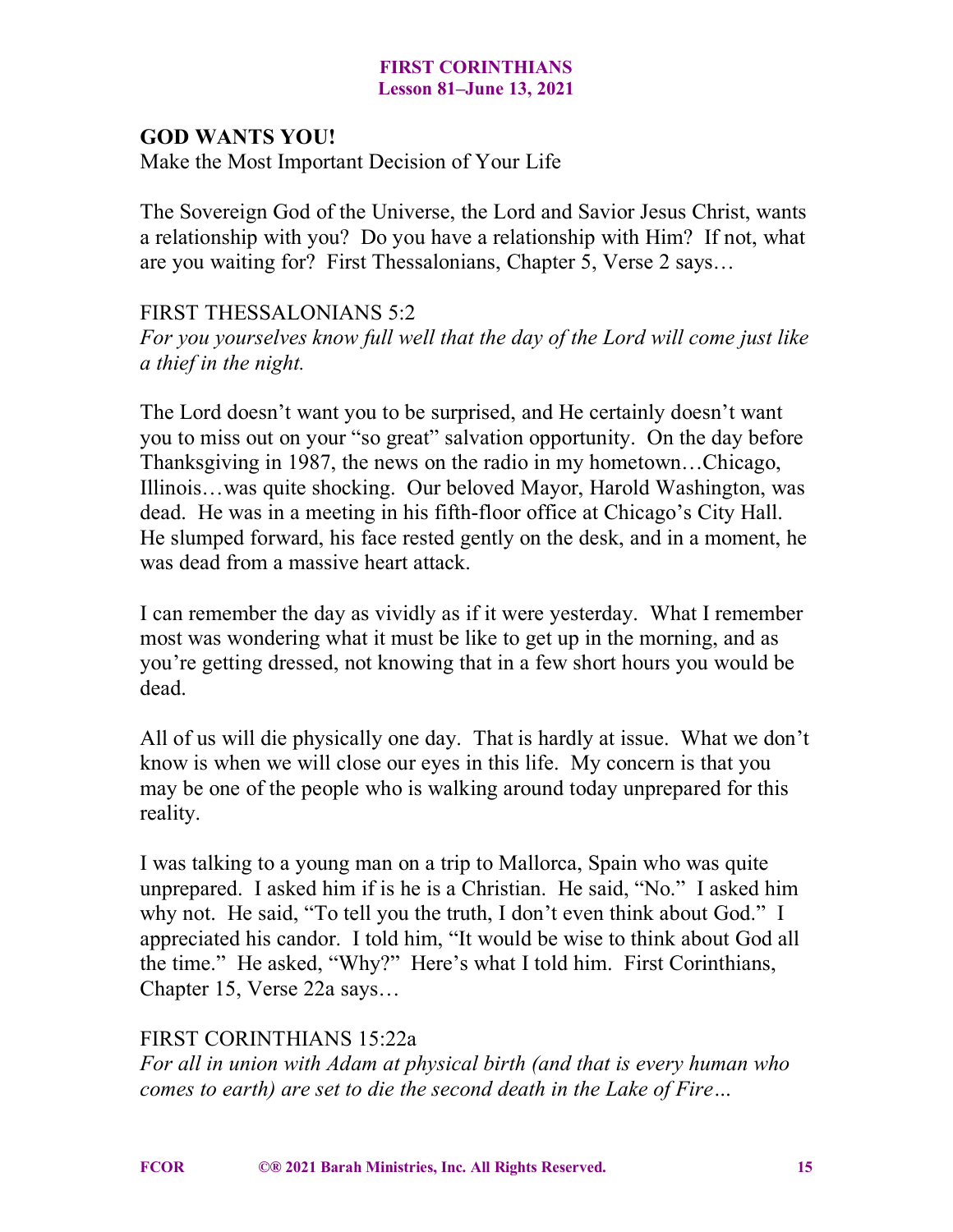You were born physically alive, yet spiritually dead. That's bad news. The worse news is that you may not have even known that is your situation.

The good news is that the Lord Jesus Christ paved the way to get you out of the predicament. First Corinthians, Chapter 15, Verse 22b says…

## FIRST CORINTHIANS 15:22b

*…yet all those in union with Christ (all believers in Christ) will be made spiritually alive.*

Do you want to be saved? Do you want to spend eternity in a relationship with the Sovereign God of the Universe, the Lord Jesus Christ? The Lord Jesus Christ provides the plan. Acts, Chapter 16, Verse 31 says…

## ACTS 16:31

*"Believe in the Lord Jesus Christ, and you will be saved, you and everyone in your household who also believes."*

Right now, right where you sit, you can spend the gift of faith given to you by God…and you can use this faith to be saved…Ephesians, Chapter 2, Verses 8 and 9…

# EPHESIANS 2:8

*For by God the Father's grace you have been saved through faith (in Christ for salvation) … and that grace and that faith and that salvation are not from the source of yourselves…it is the gift of God the Father…*

# EPHESIANS 2:9

*…so being saved is not as a result of your works (deeds you have done in self-righteousness)…so that no one may boast (about saving himself).*

Right now, the Lord Jesus Christ wants to save you. Funny thing about the young man I was talking to…he knew what faith is…he said to me, "It sounds like you're saying if I put my confidence in Jesus Christ, I will be saved forever." It's exactly what I am saying. Faith is placing your confidence in the object of your faith. When Jesus Christ is the object of your faith, you will be saved. John, Chapter 3, Verse 36 warns…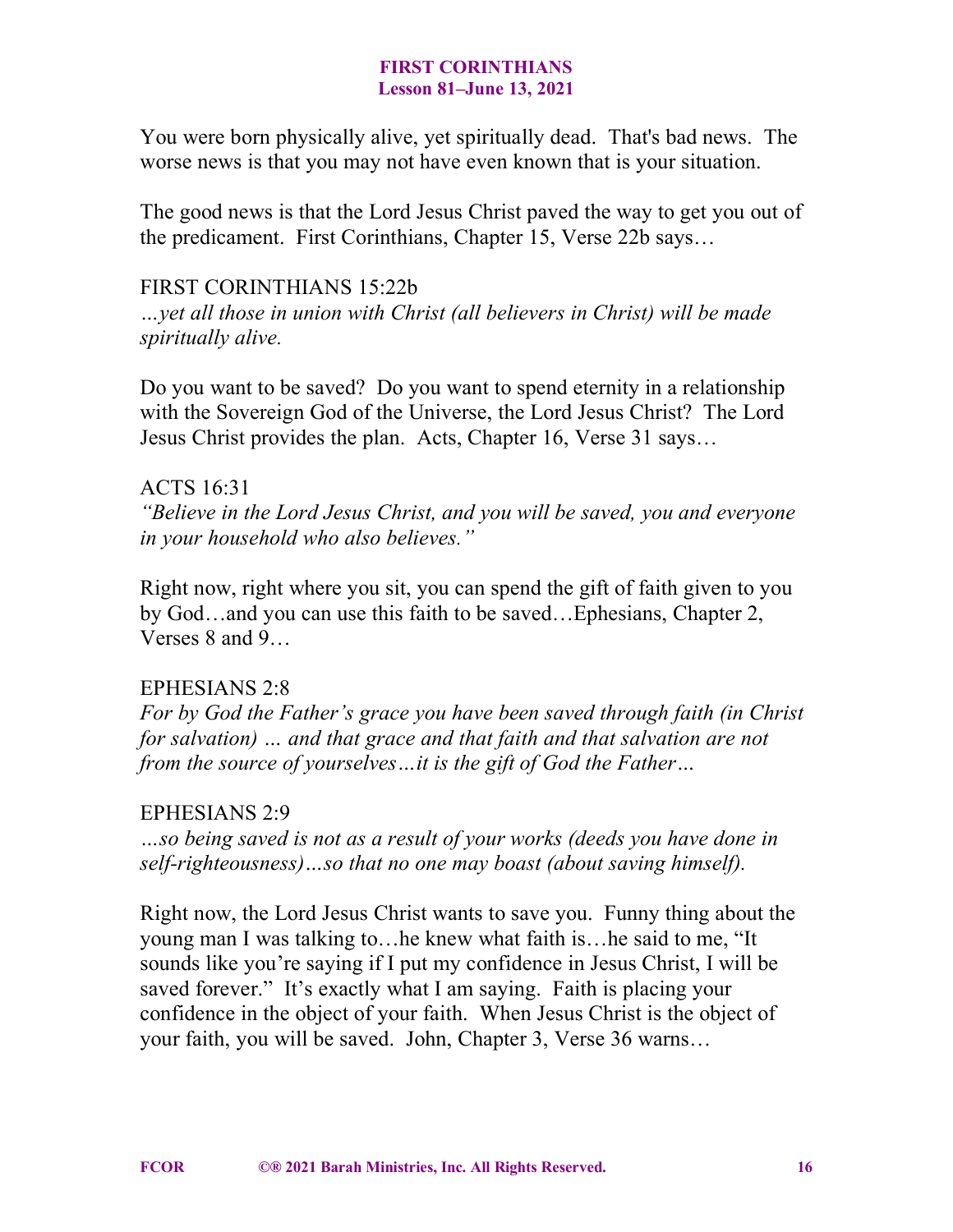## JOHN 3:36

*"He who believes in the Son has the resurrection life right at that moment… but he who does not obey the command to believe in the Son will not see the resurrection life…instead the wrath of God (the Lake of Fire) abides on him."*

How can you get to heaven? Right where you sit, RIGHT NOW, you can tell God the Father that you believe in the Lord Jesus Christ, and that is the moment of eternal life for you. John, Chapter 14, Verse  $6...$ 

# JOHN 14:6

*Jesus said to the doubting apostle, Thomas, "I am the way (to salvation), and I am the truth (through the gospel message from the Word of God), and I am the resurrection life…and no one comes to God the Father (in heaven) but through believing in Me."*

Who is this God who saves you? The apostle Paul describes the Lord Jesus Christ…in First Corinthians, Chapter 15, Verses 3 and 4…

## FIRST CORINTHIANS 15:3

*For I (Paul) delivered to you as of primary importance the gospel message I also received from God… that it was Jesus Christ who died for our sins according to the Scriptures…*

# FIRST CORINTHIANS 15:4

*…and that He was buried…and that He was raised from the dead on the third day…according to the Scriptures…*

Won't you join me in heaven? If you believe in the Lord Jesus Christ right now you will.

Mayor Harold Washington had no idea that he would not celebrate Thanksgiving in 1987…at least not on earth. Yet he was somewhere. He was in heaven or he was in hell. Quite often, my thoughts drift to the young man in Spain. I wonder what God the Holy Spirit chose to do with the seed our conversation planted. I'm sure the Spirit knows how to get him saved. I hope to see him in heaven.

If you choose to believe in the Lord Jesus Christ, you'll have no concern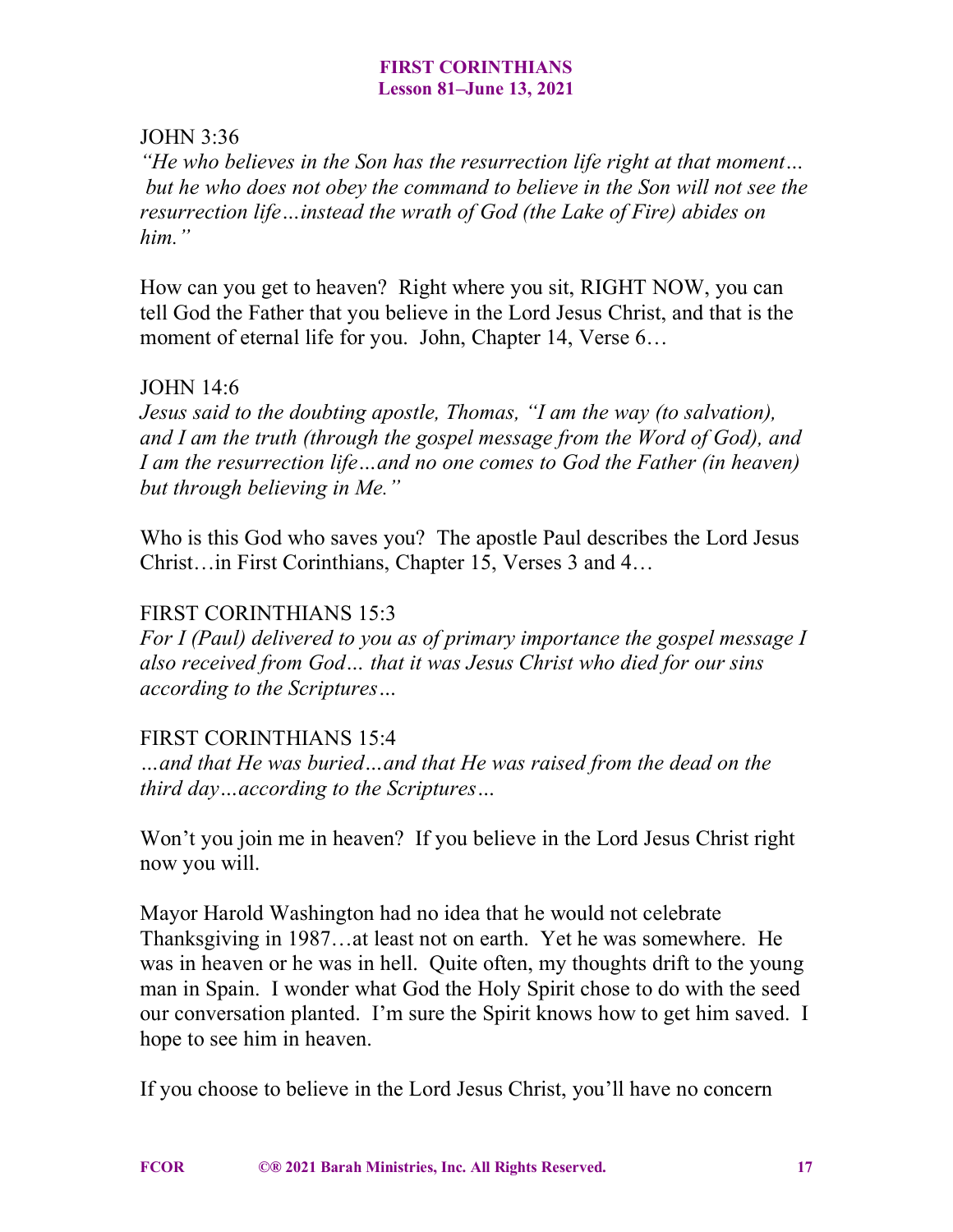about the moment you close your eyes in this life. You'll be in heaven. You'll have no chance to go to the Lake of Fire. Do it now! Don't let the day of the Lord sneak up on you!

# *SONG INTRODUCTION*

God's plan for mankind is filled with hope. Hope in the Greek language means "absolute confidence." Believers in Christ have absolute confidence in a future filled with blessings. We have hope, even when we encounter tribulation…First Peter, Chapter 5, Verse 10…

### FIRST PETER 5:10

*After you believers in Christ have suffered for a little while, the God and Father of all grace, who called you to His eternal glory in union with Christ, will Himself perfect, confirm, strengthen and establish you.*

First Peter, Chapter 1, Verse 13 says…

### FIRST PETER 1:13

*Therefore (believers in Christ)…keep on preparing your minds for action (obedience to the Lord)…keep on being sober in spirit (control yourself)… keep on fixing your hope completely on the grace to be brought to you at the revelation of Jesus Christ (keep on being determined).*

Here's June Murphy to remind us we have hope in her song THERE'S JUST ONE HOPE.

# **CLOSING SONG**

*THERE'S JUST ONE HOPE June Murphy*

<INSERT SONG LYRICS>

# **MUSIC AND REFLECTION**

*Be Occupied with the Person of the Lord Jesus Christ* Enjoy the Singing of His Praises

*THERE'S JUST ONE HOPE June Murphy*